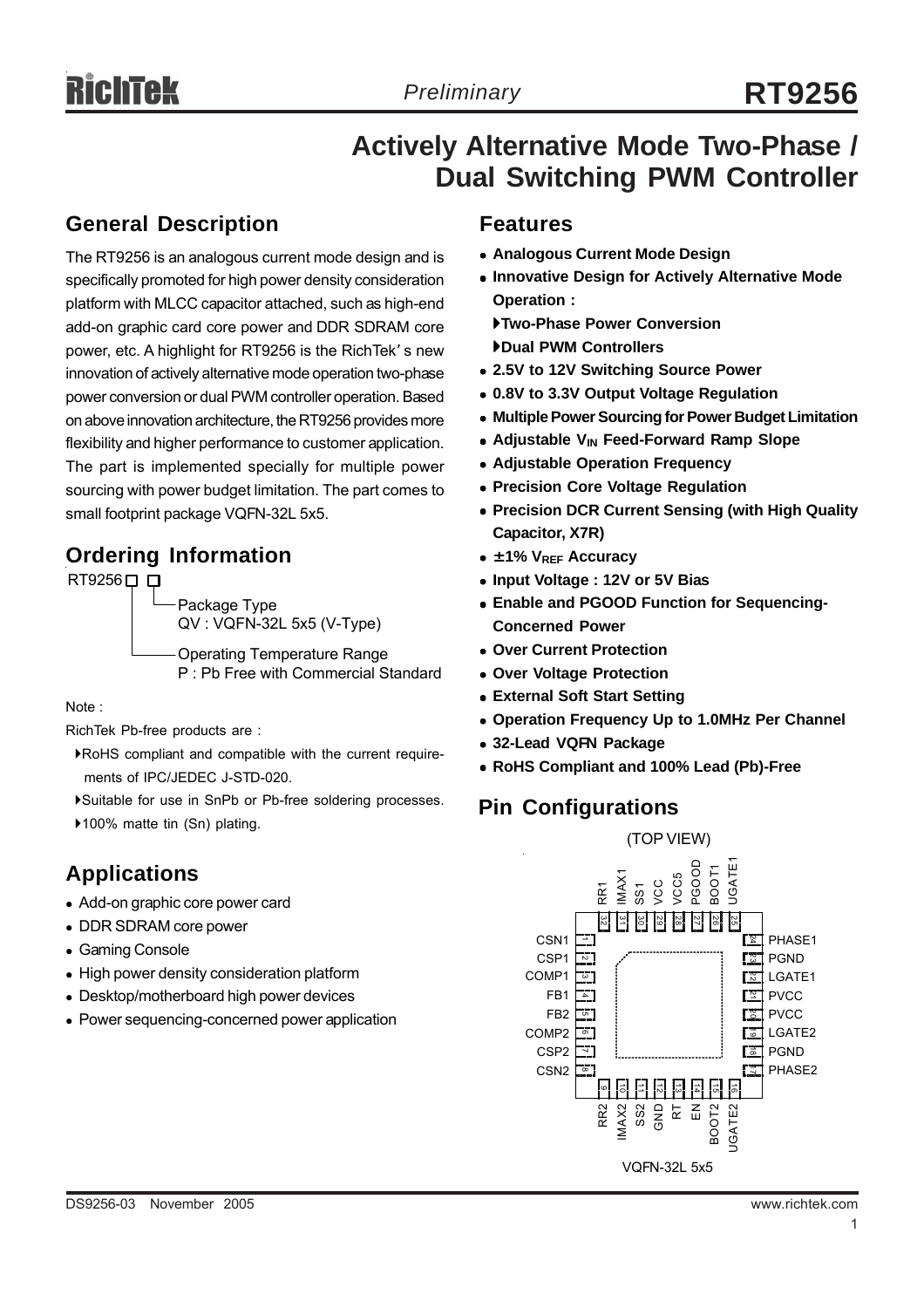## **Typical Application Circuit**



Figure 1. Two-Phase Application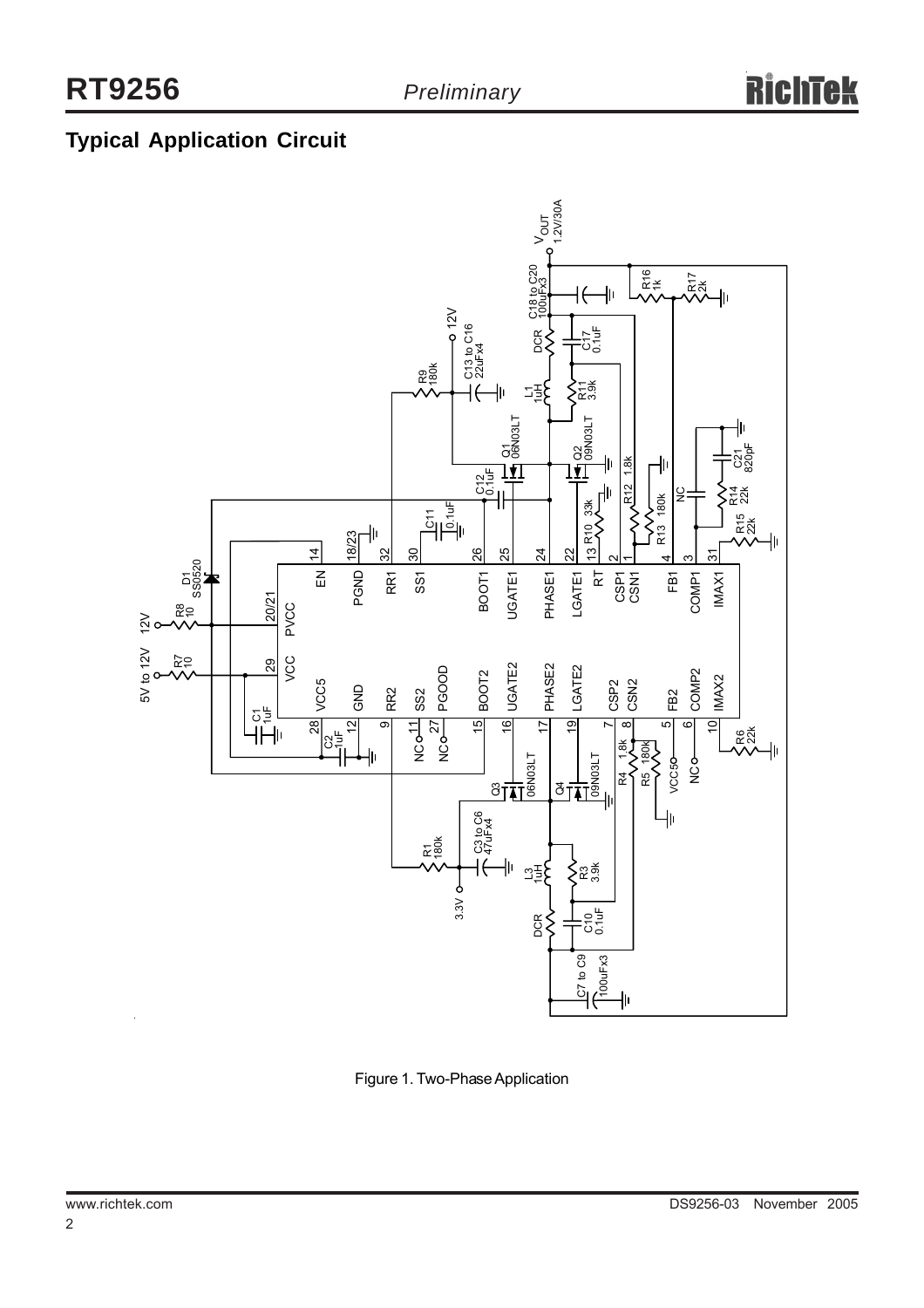

Figure 2. Two-Switcher Application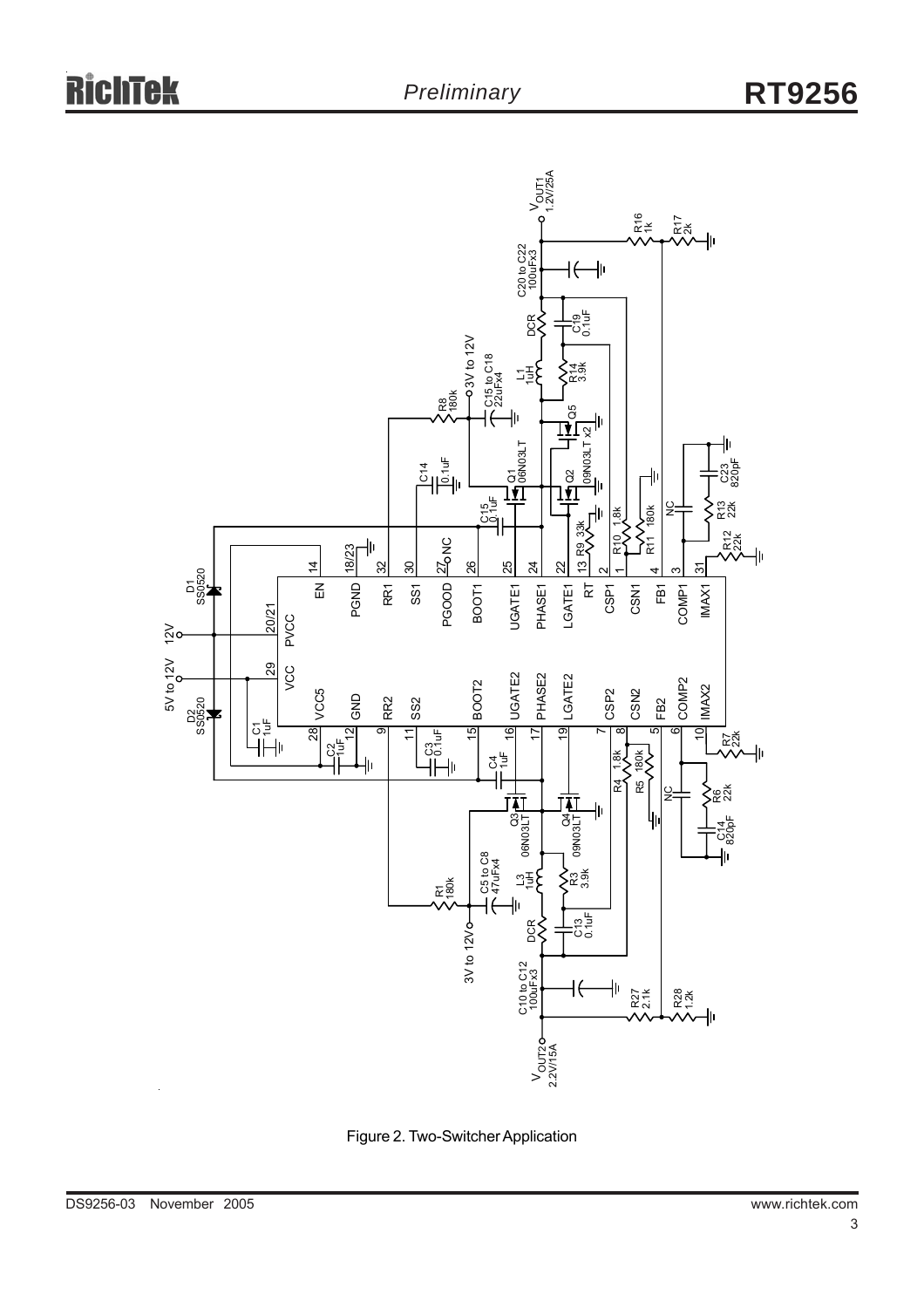## **Function Block Diagram**



## **Operation**

RT9256 is a highly flexible, high performance and high precision synchronous buck controller specifically designed for high-end graphic core power supply as well as DDR applications, with highly reduced external components and costs.

RT9256 features two controllers that can be configured as a two-phase buck converter suitable for high power density applications like core power for GPU. It can also be configured as two independent buck converters for DDR power sets.

RT9256 uses RichTek proprietary Analogous Current Mode<sup>™</sup> topology which mimics the traditional peak current mode by sensing the valley current of the inductor via DCR sensing techniques and simulating the current ramp with an artificial ramp set externally. The Analogous Current Mode topology benefits all the advantages of peak current

mode converter with much higher noise immunity than conventional one. Since the compensation is easier and with less constraint than that in voltage mode, using low ESR output capacitor as MLCC is possible, which therefore dramatically reduce the board size as well as the cost and has better transient response due to higher control bandwidth. RT9256 also adopts VIN feedfoward for ramp setting, which decreases the complexity for compensation by keeping the modulator gain constant along line variations.

With the nature of current mode converter, current balance is automatically achieved in two-phase mode. By properly setting current sense resistors, current ratio other than 1 between two channels is also possible. RT9256 can also be used to form a single output voltage buck converter with dual input voltages.

4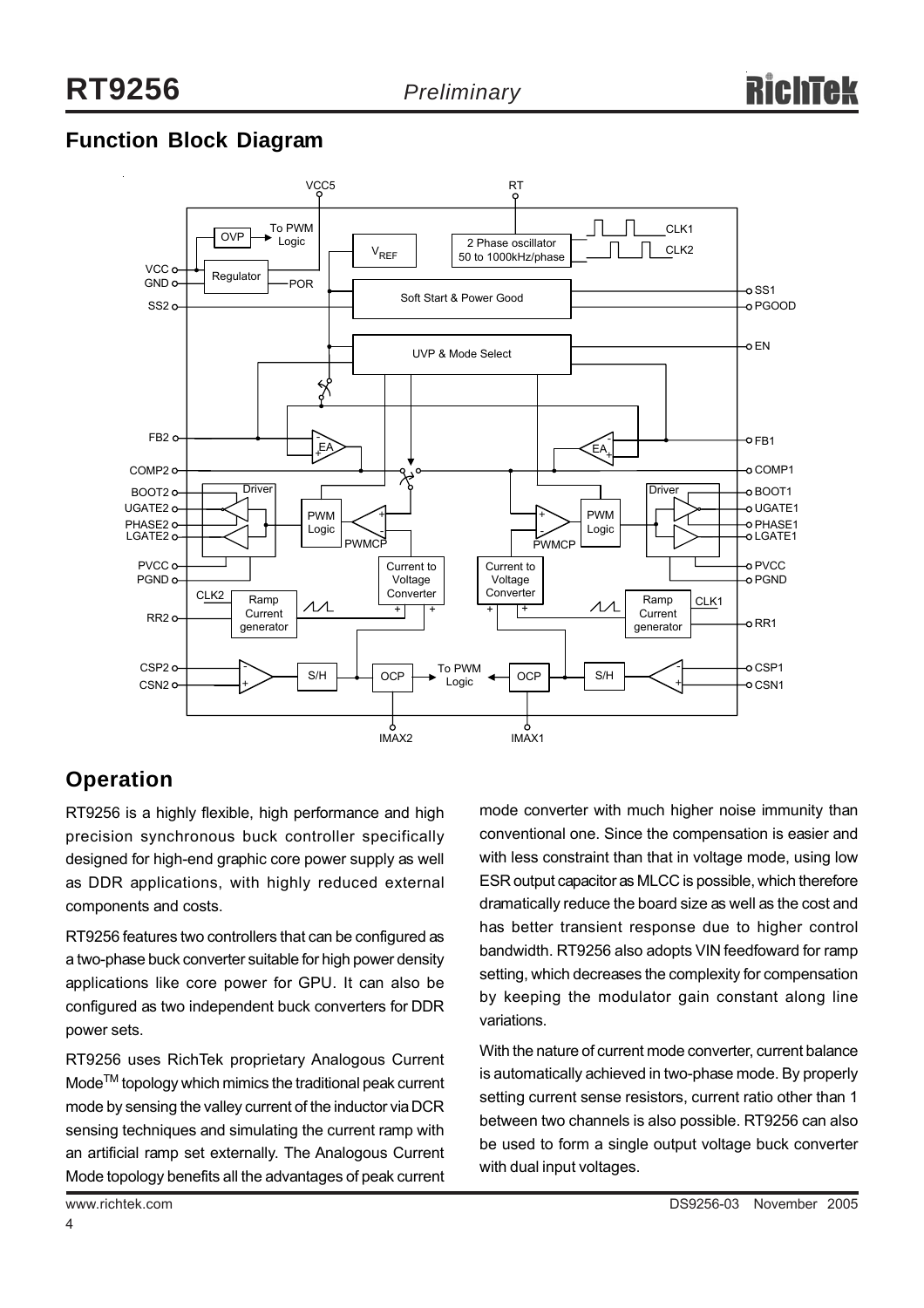Out-of-phase switching in both two-phase and two-switcher modes reduces the input current ripple and therefore reduces the component requirement as well as cost.

The wide input voltage range of the converter ranges from 3.3V to 12V. The output voltage can be set from 0.8V to 3.3V with external resistor divider. The bias voltage of the chip is VCC5.

The IC integrates two control circuits for two synchronous buck converters. The default mode of RT9256 is two switcher mode. The two phase mode can be activated by pulling FB2 pin high before POR as shown in Figure 3.



Figure 3

The power sequence of RT9256 includes: 1: POR function 2:  $V_{IN}$  power supply detection 3: EN pin setting to enable the whole chip. 4: PG to indicate the power good condition of the chip The chip will detect the voltage at FB pin when SS pass Vcc5 − 1.3 and send a PG high signal if FB > 0.6V. The power sequence of the chip is shown in Figure 4.



The external elements selection of RT9256 includes 1: RT pin resister to GND to set the operation frequency of the chip. 2: CSN pin resister to set the current gain(ratio of inductance current IL and sensed current Ix) and current scaling in two phase mode operation. 3: RR pin resister to Vin to set the slope of the Vin feed forward ramp and the effective slope compensation of current mode. 4. IMAX pin resister to GND to set the over current level 5: capacitor at SS pin to set the soft-start time 6. type two compensation at COMP pin.

#### **Power on reset**

The POR circuitry monitors the supply voltage of the chip. When the chip power supply exceeds 4.2V, the chip releases the reset state and works according to the settings. Once the supply voltage is lower than 4.0V, POR circuitry resets the chip.

#### **VIN detection**

The  $V_{\text{IN}}$  detection circuitry monitors the switching power source when power up. As  $V_{IN}$  > 1.8V, RR pin is enable for ramp setting and the chip is in ramp setting mode. The voltage at RR pin will be about 0.55V. Otherwise, the chip will be in  $V_{IN}$  detection mode and RR pin is disable for ramp setting until  $V_{IN}$  > 1.8V. In  $V_{IN}$  detection mode, the UGATE and LGATE will be off and SS will be pulled low by a constant current of 10uA. The chip will enter the ramp setting mode and SS will re-softstart when  $V_{IN}$  > 1.8V.

In two switcher mode, the detection function work independently. In two phase mode, ramp setting mode will be activated when both channel' s  $V_{IN}$  are ready.

#### **Enable**

After POR reset, the chip monitors the voltage of EN pin. When  $V_{FN}$  is higher than 0.8V, the chip is enabled. The chip is disabled when  $V_{EN}$  is lower than 0.8V. With a precision threshold voltage, the EN pin can be used for power sequence.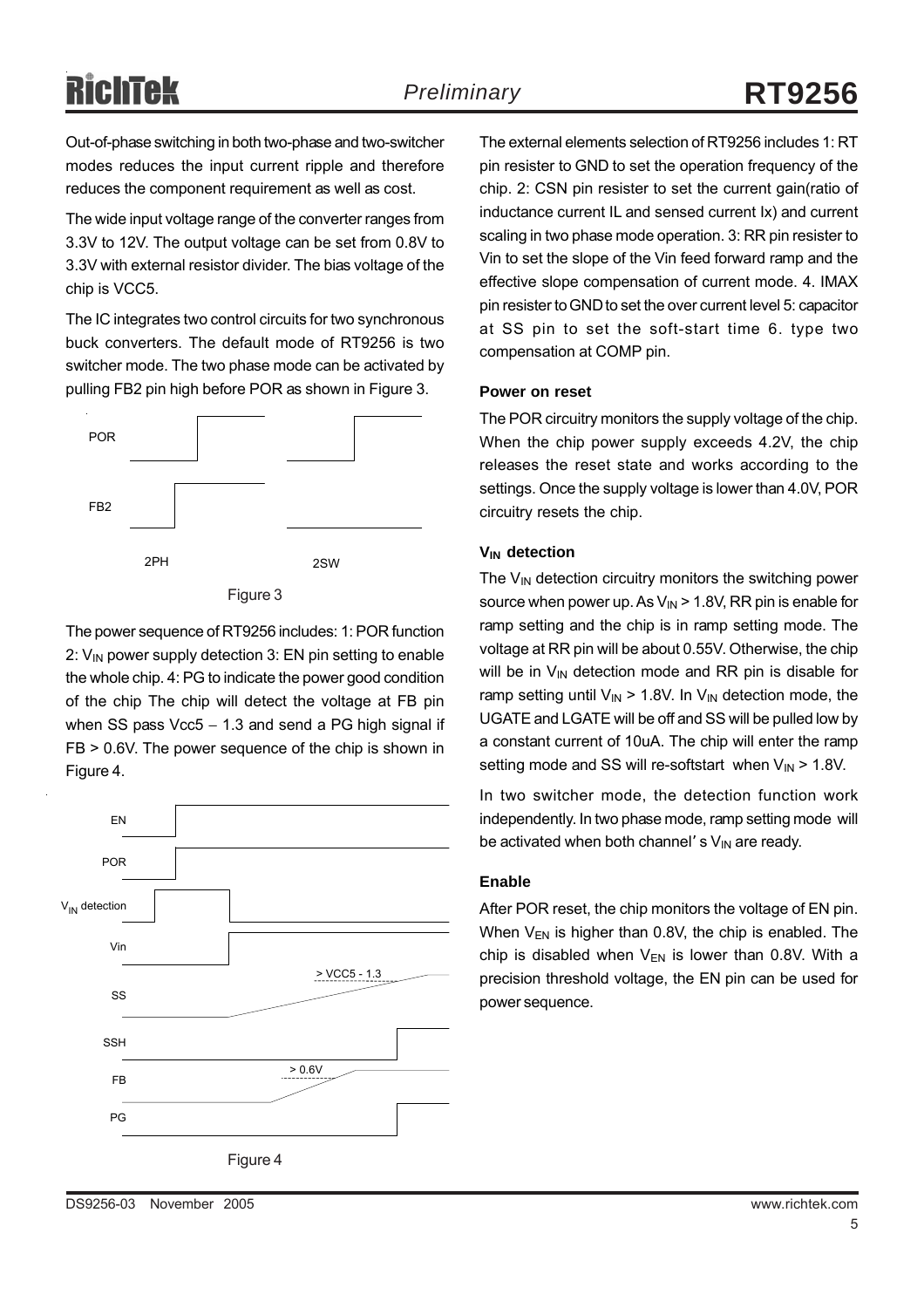#### **Modes of operation**

The default mode of RT9256 is two-switcher mode. Two buck controllers consisting of independent error amplifiers, PWM modulators, current sense amplifiers and ramp generators operate independently. The two-phase mode is activated by pulling FB2 high when POR. In two-phase mode, error amplifier of channel 1 performs the compensator of the converter for both channels. SS2 and COMP2 are also disabled in this mode.

#### **Soft-start**

A constant current of 10uA starts to charge the capacitor connected to SS pins right after the chip has been powered up and enabled. The ramp voltage on SS pins is also used to clamp the comp voltage during soft-start, which automatically constraints the output current due to the nature of current mode topology. This brings up smaller inrush current and smooth output voltage ramp. When the voltages on SS pins exceed VCC5-1.3V, the controller starts to monitor the voltage on FB pins. Once  $V_{FB}$  is higher than 0.6V, the open drain PGOOD pin will be turned off, i.e. released indicating power good. The SS pins are also used as the timer during OCP and UVP hiccup.

#### **Frequency setting**

The converter switching frequency is programmed by connecting a resistor from the RT pin to GND. The frequency vs. R plot is shown in "Typical Operating Characteristics".

#### **Output voltage setting and control**

In two-switcher mode, both control loops consist of an independent error amplifier, a pulse width modulator, current feed back components, a gate driver and power components. The internal high accuracy bias provides the reference voltage of 0.8V at the non-inverting input of both error amplifiers. The output voltage is programmed by using a voltage divider at output and feeding the voltage division back to corresponding error amplifiers. As conventional current mode PWM controller, the output voltage is locked at the  $V_{\text{REF}}$  of error amplifier and the error signal is used as the control signal of pulse width modulator. The PWM signals are generated by comparison of EA output and current ramp waves. Power stage transforms VIN to output by PWM signal on-time ratio.

In two-phase mode, the single output control loop consists of one error amplifier shared with two pulse width modulators, two sets of current feed back components, two gate drivers and power components. The error amplifier at channel one with pins COMP1 and FB1 is used to control the pulse width modulator. The PWM signals of each channel are generated by comparison of the error amplifier output and the independent split-channel current ramp signals.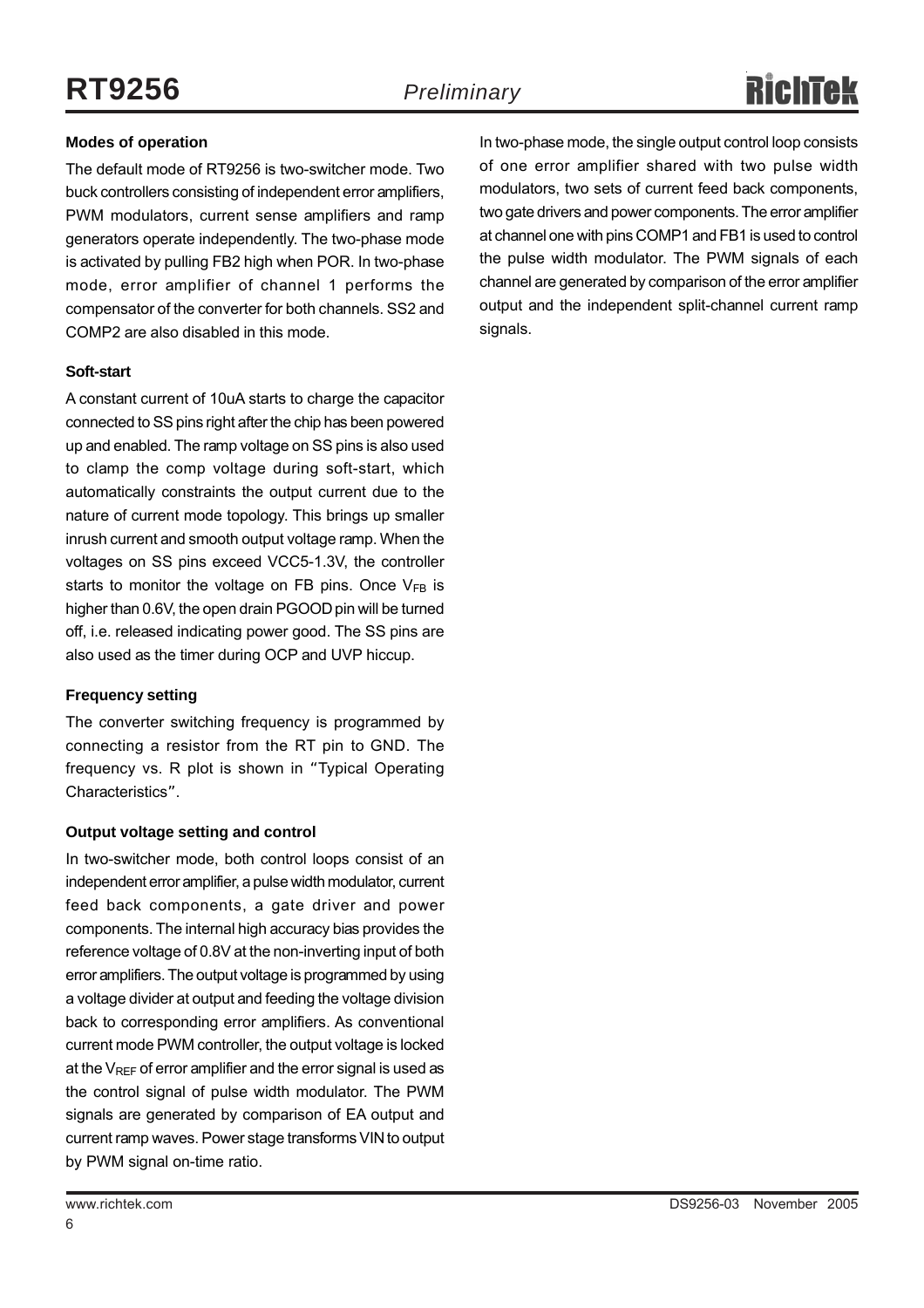## **Functional Pin Description**

#### **CSN1 (Pin 1), CSN2 (Pin 8)**

Current Sense Negative Input. These pins are negative input nodes of the current sense amplifiers used for DCR current sensing. Connect this pin with a resistor to the output node.

#### **CSP1 (Pin 2), CSP2 (Pin 7)**

Current Sense Positive Input. These pins are positive input nodes of the current sense amplifiers used for DCR current sensing. Connect this pin to the junction of the filter resistor and capacitor.

#### **COMP1 (Pin 3), COMP2 (Pin 6)**

Compensation Pin. In dual switching mode, these pins are output nodes of the error amplifiers. In two phase mode, only COMP1 is active.

#### **FB1 (Pin 4), FB2 (Pin 5)**

Feedback Pin. In dual-switching mode, these pins are negative input pins of the error amplifiers.When SS pass  $V_{CC5}$  – 1.3 and FB1 or FB2 < 0.6V, the UV protection function will be activated. The two-phase mode is activated by pulling FB2 above 4V when POR. The UV protection function will be enabled if FB1 < 0.6 when the SS pass  $V_{CC5} - 1.3$ .

#### **RR2 (Pin 9), RR1 (Pin 32)**

Ramp resistor. These pins are used to set the ramp voltages. Connecting a resistor from this pin to its converter input power sets the ramping slope of the control loop of the converter. Since it is connected to converter input power, the ramp slope is input-feed-forwarded. As VIN > 1.8V, RR pin is enable for ramp setting.

#### **IMAX2 (Pin 10), IMAX1 (Pin 31)**

Maximum Current Setting. These pins set the current limiting levels. Connect these pins with resistors to ground to set the current limit.

#### **SS2 (Pin 11), SS1 (Pin 30)**

Soft-start Pin. These pins provide soft-start function for their respective controllers. The COMP voltage of the converter follows the ramping voltage on the SS pin.

#### **RT (Pin 13)**

Timing Resistor. Connect a resistor from RT to GND to set the clock frequency.

#### **EN (Pin 14)**

Enable Pin. Pull the EN pin above 0.8V at POR (VCC5 > 4.2V), the whole chip function will be enabled.

#### **BOOT2 (Pin 15), BOOT1 (Pin 26)**

Bootstrap Power Pin. These pins power the high-side MOSFET drivers. Connect this pin to the junction of the bootstrap capacitor with the cathode of the bootstrap diode. Connect the anode of the bootstrap diode to the PVCC pin.

#### **UGATE2 (Pin 16), UGATE1 (Pin 25)**

Upper Gate Drive. These pins drive the gates of the highside MOSFETs.

#### **LGATE2 (Pin 19), LGATE1 (Pin 22)**

Lower Gate Drive. These pins drive the gates of the lowside MOSFETs.

#### **PHASE2 (Pin 17), PHASE1 (Pin 24)**

These pins are return nodes of the high-side drivers. Connect these pins to high-side MOSFET sources together with the low-side MOSFET drains and the inductor.

#### **GND (Pin 12)**

Chip Ground.

**PGND (Pin 18 and 23)** Driver Ground.

**PVCC (Pin 20 and 21)**

Driver Power.

#### **VCC5 (Pin 28), VCC (Pin 29)**

The VCC5 pin is the internal 5.2V regulator output powered from the external voltage (VCC). VCC5 is dedicated for RT9256 internal use only and not for external power source.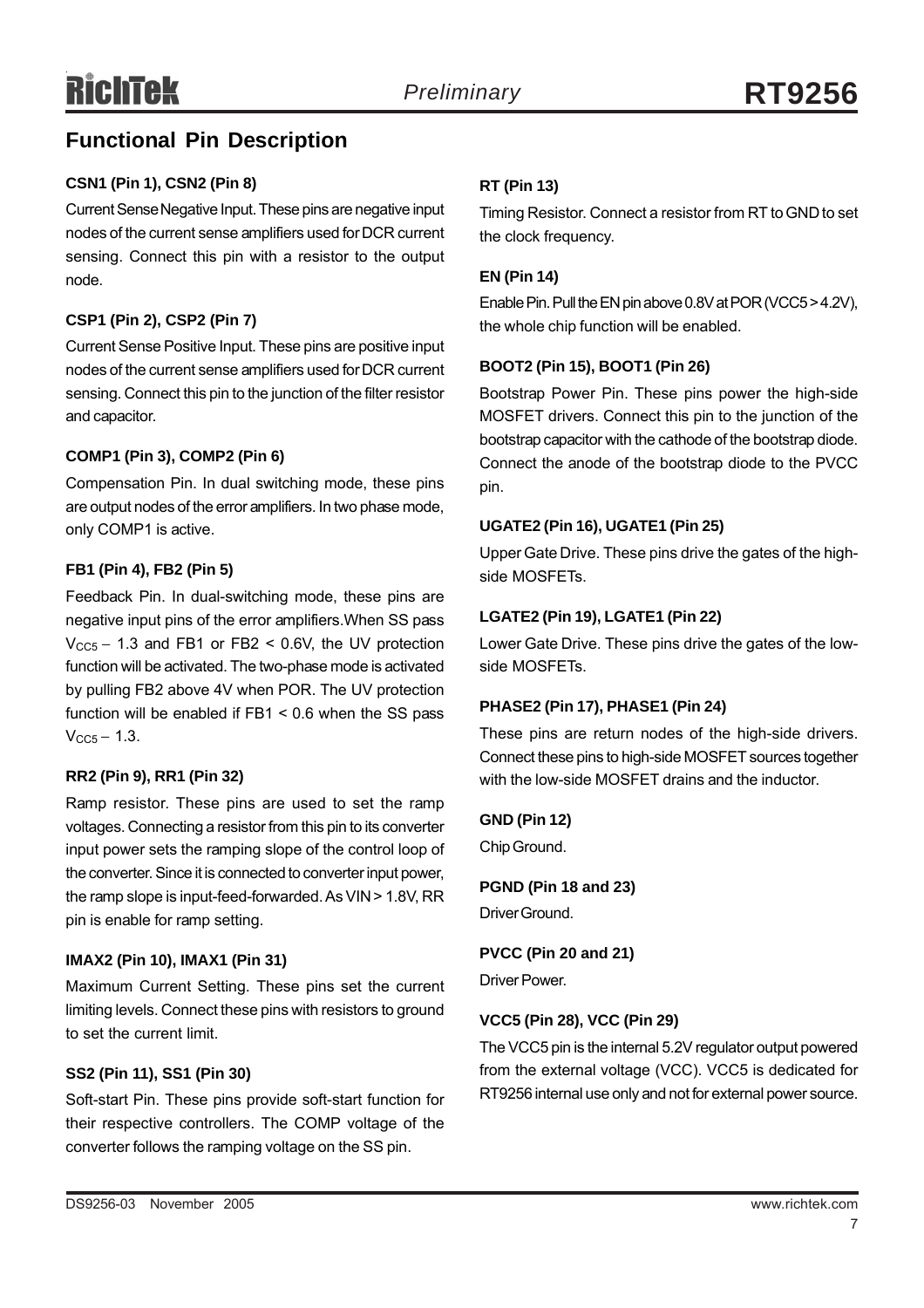## **RT9256** *Preliminary*

#### **PGOOD (Pin 27)**

Power Good. In two-switcher mode, PGOOD is an open drain output used to indicate the status of the voltages on all SS pins, FB pins and VIN (by detecting RR at POR).

PGOOD pulled low when

1. SS1 or SS2 <  $V_{CC5}$  – 1.3

2. FB1 or FB2 < 0.6V

In two-phase mode (FB2 pulled high), PGOOD is an open drain output used to indicate the status of the voltages on SS1 pin and FB1 pin.

PGOOD pulled low when

1. SS1 <  $V_{CC5}$  – 1.3

2. FB1 < 0.6V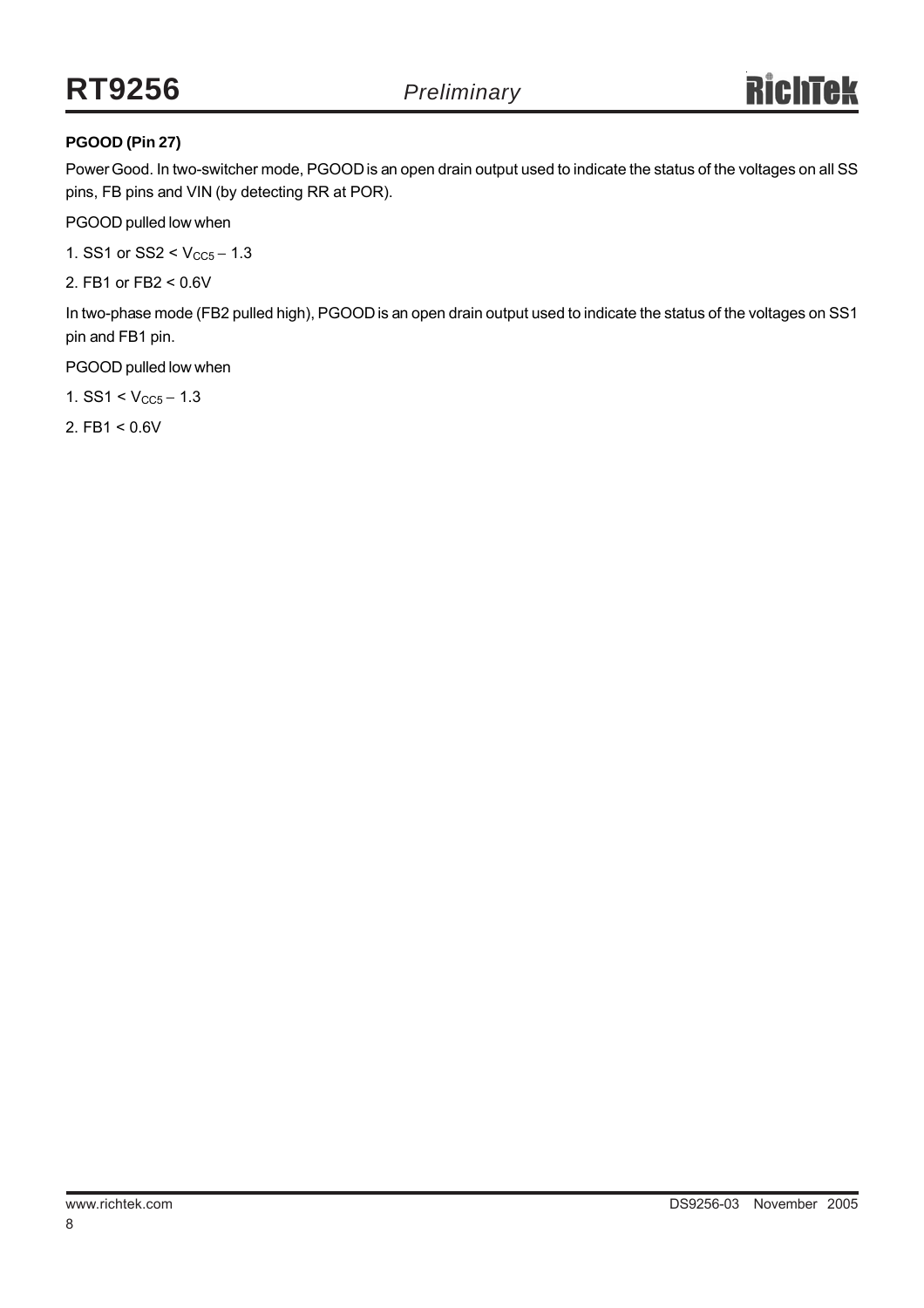## **Absolute Maximum Ratings** (Note 1)

| $\bullet$ PHASE to GND                         |  |
|------------------------------------------------|--|
|                                                |  |
|                                                |  |
|                                                |  |
| • BOOT to GND                                  |  |
|                                                |  |
|                                                |  |
|                                                |  |
| • Power Dissipation, $P_D @ T_A = 25^{\circ}C$ |  |
|                                                |  |
| • Package Thermal Resistance (Note 4)          |  |
|                                                |  |
|                                                |  |
|                                                |  |
| • ESD Susceptibility (Note 2)                  |  |
|                                                |  |
|                                                |  |

## **Recommended Operating Conditions** (Note 3)

## **Electrical Characteristics**

( $V_{IN}$  = 12V, T<sub>A</sub> = 25°C, Unless Otherwise specification)

|                           | <b>Parameter</b>  | Symbol                       | <b>Test Condition</b>        | Min  | <b>Typ</b> | <b>Max</b> | <b>Units</b> |
|---------------------------|-------------------|------------------------------|------------------------------|------|------------|------------|--------------|
| <b>Supply Input</b>       |                   |                              |                              |      |            |            |              |
| Supply Voltage            |                   | $V_{\rm CC}$                 |                              | 4.5  | 12         | 14         | V            |
| Power On Reset            |                   | V <sub>CC5V</sub>            |                              | 4.0  | 4.2        | 4.4        | V            |
| Power On Reset Hysteresis |                   |                              |                              | 0.1  | 0.3        | 0.5        | V            |
| Enable                    | On                | V <sub>EN</sub>              |                              | 0.75 | 0.8        | 0.85       | V            |
| Threshold                 | <b>Hysteresis</b> | <sub>I</sub> V <sub>EN</sub> |                              | 20   | 50         | 100        | mV           |
| <b>Supply Current</b>     |                   | Icc                          | $V_{CC}$ =12V, $V_{SS}$ = 0V | 3    | 5          | 10         | mA           |
| <b>Soft Start</b>         |                   |                              |                              |      |            |            |              |
| <b>Soft Start Current</b> |                   | lss                          |                              | 8    | 10         | 15         | uA           |
| <b>Oscillator</b>         |                   |                              |                              |      |            |            |              |
|                           | Frequency         | <b>IFosc</b>                 | $RT = 33k\Omega$             | 270  | 300        | 330        | kHz          |
| Frequency                 | Variation         |                              | $RT = 5k$ to $50k\Omega$     | -10  | --         | 10         | $\%$         |
| <b>Frequency Range</b>    |                   |                              | Per phase                    | 50   | 300        | 1000       | kHz          |
| Maximum Duty Cycle        |                   |                              | Per phase                    | 70   | 75         | 80         | $\%$         |
| Up-ramp setting pin       |                   | <b>V<sub>RR</sub></b>        | $RR = 120k\Omega$            | 0.3  | 0.5        | 0.7        | V            |

*To be continued*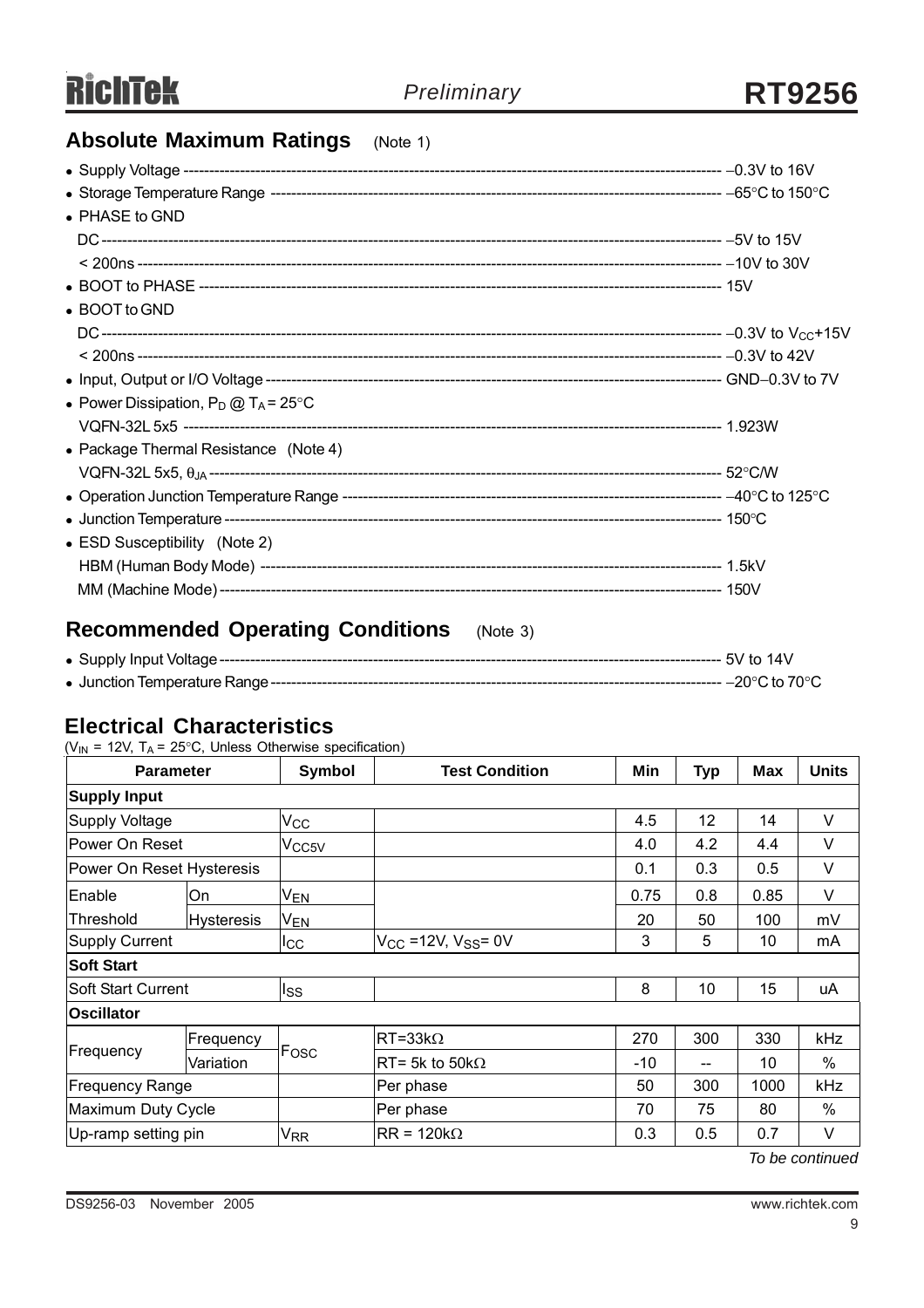**RT9256** *Preliminary*

| <b>Parameter</b>                          | <b>Symbol</b>         | <b>Test Condition</b>       | Min               | <b>Typ</b>                     | <b>Max</b>     | <b>Units</b> |
|-------------------------------------------|-----------------------|-----------------------------|-------------------|--------------------------------|----------------|--------------|
| <b>Reference Voltage</b>                  |                       |                             |                   |                                |                |              |
| <b>Feedback Voltage</b>                   | <b>V<sub>FB</sub></b> |                             | 0.792             | 0.8                            | 0.808          | $\vee$       |
| <b>Error Amplifier</b>                    |                       |                             |                   |                                |                |              |
| DC Gain                                   |                       |                             | 70                | 88                             | $\overline{a}$ | dB           |
| <b>Gain-Bandwidth Product</b>             | <b>GBW</b>            | $C_{\text{LOAD}} = 5pF$     | 6                 | 10                             | --             | <b>MHz</b>   |
| Trans-conductance                         | <b>GM</b>             | $R_{LOAD} = 20k\Omega$      | 630               | 660                            | $-$            | uA/V         |
| Maximum Output Current<br>(source & sink) |                       | ICOMP(MAX) VCOMP=1/2 x VCC5 | 300               | 360                            | --             | uA           |
| <b>Current Sense GM</b>                   |                       |                             |                   |                                |                |              |
| Maximum Output Current<br>(source)        | I <sub>GM(MAX)</sub>  | Rsense = $2k\Omega$         | 90                | $\qquad \qquad -$              |                | uA           |
| <b>Gate Driver</b>                        |                       |                             |                   |                                |                |              |
| Maximum Upper Driver Source IUGATE        |                       | BOOT-PHASE = 12V            | --                | 1.3                            |                | A            |
| <b>Upper Driver Sink</b>                  | RUGATE                | $V_{UGATE} = 1V$            | $- -$             | 3                              | 6              | $\Omega$     |
| Maximum Lower Driver Source ILGATE        |                       | $PV_{CC} = 12V$             |                   | 1.5                            |                | A            |
| Lower Driver Sink                         | RLGATE                | $V_{LGATE} = 1V$            | --                | 1.5                            | 3              | $\Omega$     |
| <b>Protection</b>                         |                       |                             |                   |                                |                |              |
| <b>IMAX Voltage</b>                       | <b>VIMAX</b>          | $R_{IMAX}$ = 15k $\Omega$   | 0.95              | 1.0                            | 1.05           | $\vee$       |
| <b>Under Voltage Protection</b>           | $V_{FB}$              |                             | 0.55              | 0.60                           | 0.65           | $\vee$       |
| <b>Power Sequence</b>                     |                       |                             |                   |                                |                |              |
| Power Good Threshold                      | Vss                   | V <sub>SS</sub> pin rising  |                   | $V_{CC5}$ -1.6 $ V_{CC5}$ -1.3 | $VCC5-1$       | $\vee$       |
| Power Good Sink Capability                |                       | $I_{PGOOD} = 4mA$           | $\qquad \qquad -$ | 0.05                           | 0.2            | V            |

**Note 1.** Stresses listed as the above "Absolute Maximum Ratings" may cause permanent damage to the device. These are for stress ratings. Functional operation of the device at these or any other conditions beyond those indicated in the operational sections of the specifications is not implied. Exposure to absolute maximum rating conditions for extended periods may remain possibility to affect device reliability.

**Note 2.** Devices are ESD sensitive. Handling precaution recommended.

**Note 3.** The device is not guaranteed to function outside its operating conditions.

**Note 4.** θ<sub>JA</sub> is measured in the natural convection at T<sub>A</sub> = 25°C on a high effective thermal conductivity test board of JEDEC 51-7 thermal measurement standard.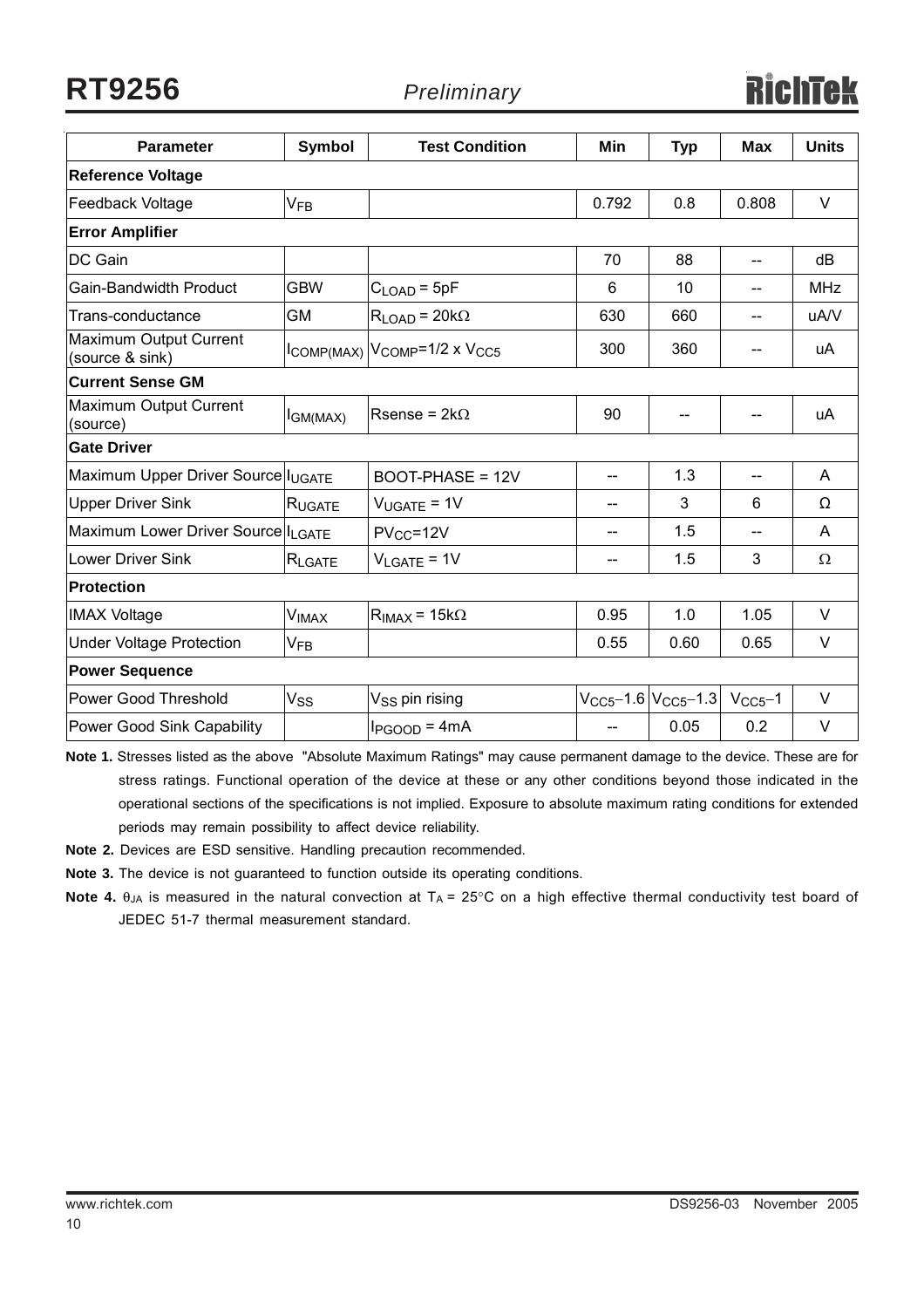## **Typical Operating Characteristics**













Time (10us/Div)

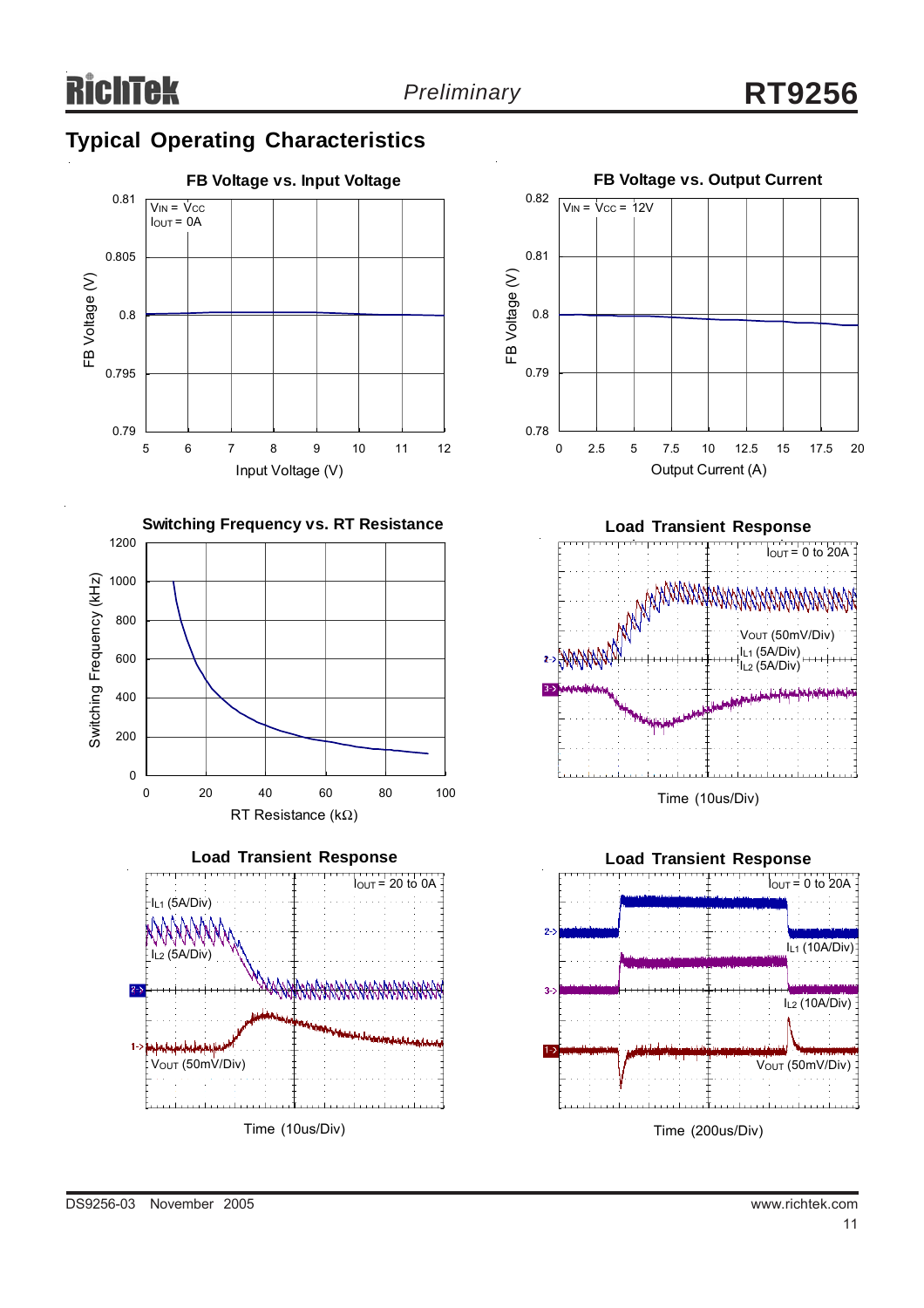



Time (2ms/Div)



Time (100us/Div)

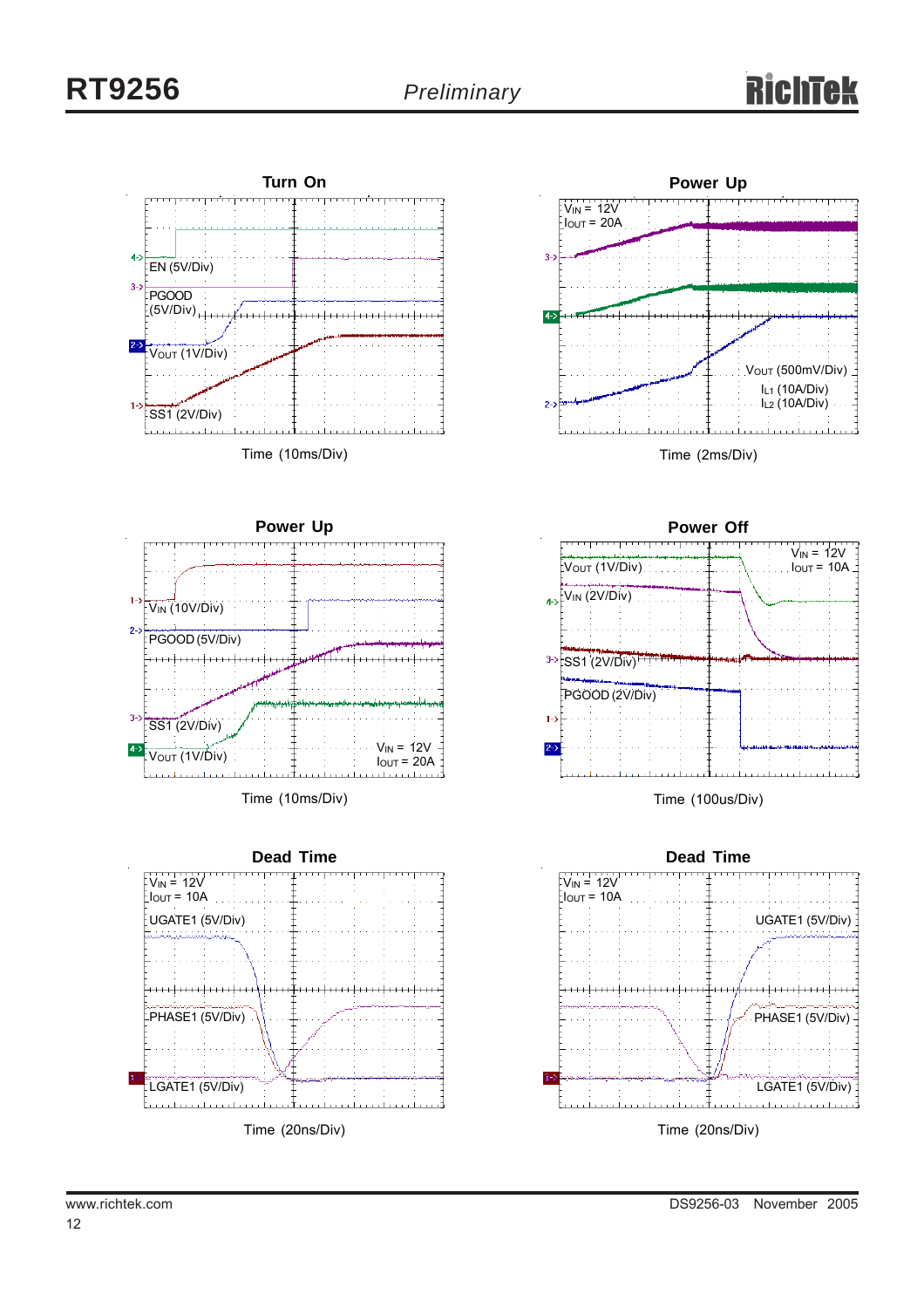



Time (20ns/Div)



Time (20ms/Div)





Time (20ms/Div)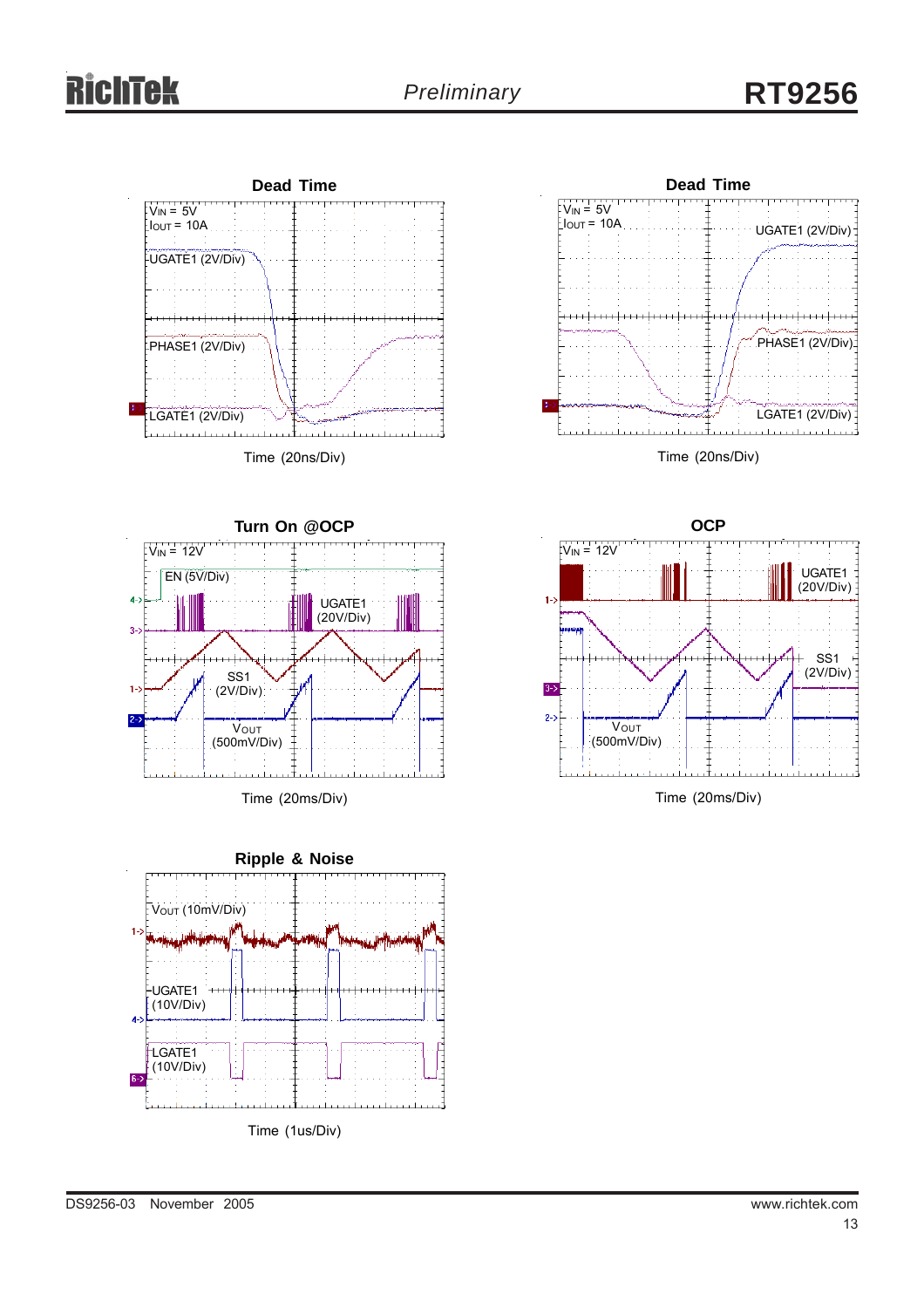

### **Application Information**

#### **Current Sense, Ramp Setting, Current Balance and Current Scaling**

RT9256 senses the inductor current through inductor DCR and feeds the current signal back to the control loop. The current sensing circuitry, as in Figure 5 consists of an RC filter, a current sensing GM together with two external resistors. The current flowing the inductor as well as the DCR causes a ripple voltage proportional to inductor ripple current across the equivalent inductor DCR as in Figure 5, The ripple voltage can be obtained using an RC filter in parallel with the inductor, if the component values satisfy the following relationships.



Figure 5

$$
\frac{L}{DCR} = ESR \times C
$$

The current sense GM converts the voltage drop on the capacitor in the DCR sensing network together with the resistor RCSN connected from the VOUT to the CSN pin. RCSN defines the trans-conductance of the GM stage. An extra external resistor connected from RCSN to GND is recommended to offer the capability of sensing negative inductor current in applications where negative currents are possible at light load conditions. The sensed current Ix is:

$$
I_X = \frac{I_L \times DCR}{R_{CSN}} + \frac{V_{OUT}}{R_{DC}}
$$
, at steady state.  
 $I_X = \frac{I_L \times DCR}{R_{CSN}}$ , provided RDC is left opened.

The valley of the sensed current Ix is sampled and held and converted to a DC voltage as a baseline of the current feedback ramp. The sampled and held baseline voltage converted from the sensed current is:

#### **Where**

$$
I_{XSH} = \left( I_{OUT} - \frac{0.5 (V_{IN} - V_{OUT}) \text{TON}}{L} \right) \times \frac{\text{DCR}}{\text{R}_{CSN}} + \frac{V_{OUT}}{\text{R}_{DC}}
$$
  
  $I_{OUT}$  : output current

 $V_{IN}$ : input voltage

V<sub>OUT</sub>: output voltage

L: inductance value

 $T_{ON}$ : on time,  $T_{ON}$  = DxTs theoretically, D: duty cycle, Ts: switching clock period.

The external resistor RR is used to sets the internal ramp voltage proportional to current. The simulated ramp voltage is also used to implement the slope compensation set together using a single resistor RR. The relationships between RR and the internal voltage ramp is:

$$
\frac{(V_{IN} - V_{OUT}}{L} + k \frac{V_{OUT}}{L}) \frac{DCR}{R_{CNN}} 24k
$$
\n
$$
= \frac{V_{IN} - V_{RR}}{RR} \div 64p
$$
\n
$$
RR = (V_{IN} - V_{RR}) \times \frac{R_{CSN}}{64p} \div (\frac{V_{IN} - V_{OUT}}{L} + k \frac{V_{OUT}}{L}) \div \frac{DCR}{24k}
$$

**Where** 

 $V_{RR}$ : the voltage at RR pin to 0.55V

#### RR : the resistance at RR pin

k : the slope compensation coefficient, which is the ratio of the desired compensation slope to the down ramp slope.

The ramp voltage is summed up with the sensed baseline voltage to form a complete current feedback signal. The simulated ramp signal is fed to the comparator of the PWM modulator, comparing with error amplifier output to generate PWM pulses.

For two-phase mode with single input voltage and equal inductor currents, with the low offsets between internal sensing circuits built in RT9256 and the nature of current mode control loop, perfect current balance can be reached by simply using identical external components.

For the applications in two-phase mode with single input voltage and unequal inductor currents, the valley current ratio between two channels are programmed by setting the ratio of the sensing resistors of these two channels. The relationship of the resistances and the current ratio is: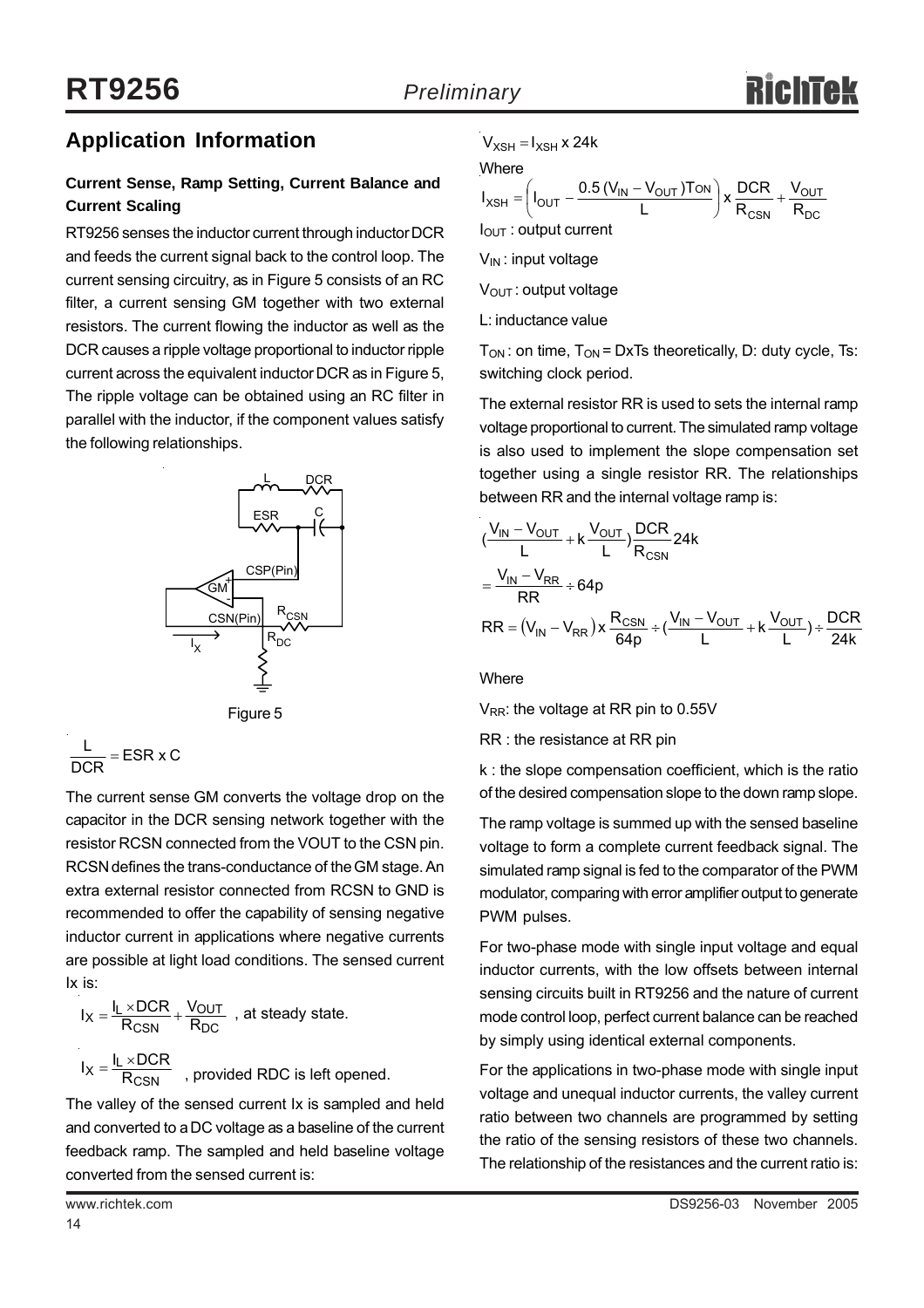# Richtek

#### **IL2\_VALLEY** RCSN2  $\frac{I_{L1_VALLEY}}{I} = \frac{R_{CSN1}}{R}$

The ramp slope of both channels can be set the same. Note that using unequal currents will cause unequal modulator gain for different channels. Normally, if the current ratio is slightly deviated from 1, compensation should be taken care of for the channel with higher modulator gain, that is, the one with smaller current gain, in other words, the channel with higher current. However, if the current ratio is set too large, the channel with too much slope compensation will move its control loop towards voltage mode.

In two-phase mode with dual input voltages and equal output currents, because the simulated ramp voltage is V<sub>IN</sub> feedforwarded in RT9256, typically by setting identical RR and R<sub>CSN</sub> for both channels, balanced modulator gains and inductor currents are automatically achieved. With larger difference in input voltages, the voltage at RR pin, which is around 0.55V, can be taken into considerations as previous calculations for the ramp settings.

In two-phase mode with dual input voltages and unequal channel currents, the ramp setting is the same as that in dual-input, equal output currents conditions, and the current setting consideration is similar to that in single-input, unequal output currents conditions.

#### **Gate control**

- a. Before SS signal reach the bottom of the ramp voltage, UGATE and LGATE will be off.
- b. If EN pin is pulled low UGATE and LGATE will be off.
- c. UV protection function caused by FB < 0.6V or  $V_{\text{IN}}$  < 1.8V will activate the Vin detection mode. In Vin detection mode, the UG LG will be off and SS will be pulled low until ramp setting mode is activated. In two switcher mode, the detection function work independently. In two phase mode, ramp setting mode will be activated when both channel are ready.
- d. When OC function occurs and SS > VCC5 − 1.3, a constant current of 10μA starts to discharge the capacitor connected to SS pin right away. When OC occurs, UGATE and LGATE will be off. When the voltage at the capacitor connected to SS pin pass about 0.4V, a constant current of 10uA starts to charge the capacitor.

The PWM signal is enable to pass to UGATE and LGATE. In two switcher mode, OCP function is independent monitor. OCP function in two phase mode monitors both channels, either one can activate OCP. If the OC protection occurs three times, OCSD will be activated and shut down the chip.

e. When fault conditions occur or SS < 0.4V, the current sense function will be disable.

#### **Power good**

PG = 1 when soft-start voltage >=  $(VCC5 - 1.3)$ , and no fault conditions.

- a. In two-switcher mode, both channels' condition should satisfy.
- b. In two-phase mode, only are fault conditions related to SS2, FB2 omitted.

#### **Feedback Loop Compensation**

First, the ramp signal applied to the PWM comparator is proportional to the input voltage provided via the VIN pin. This keeps the modulator gain constant when the input voltage varies. Second, the inductance valley current proportional signal is derived from the voltage drop across the ESR of the inductance is added to the ramp signal. This effectively creates an internal current control loop. The resistor connected to the CSN pin sets the gain in the current feedback loop. The following expression estimates the required value of the current sense resistor depending on the maximum load current and the value of the inductance ESR.

$$
R_{CSN} = I_{MAX} \times \frac{L_{ESR}}{90 \mu A}
$$

Due to implemented current feedback, the modulator has a single pole response with -1 slope at a frequency determined by the load,

$$
F_{PO} = \frac{1}{2\pi \times R_0 \times C_0}
$$

where  $R<sub>O</sub>$  is load resistance and  $C<sub>O</sub>$  is load capacitance. For this type of modulator, a Type 2 compensition circuit is usually sufficient.

RT9256 is a simulated current mode buck converter using the high gain error amplifier with transconductance (OTA, Operational Transconductance Amplifier)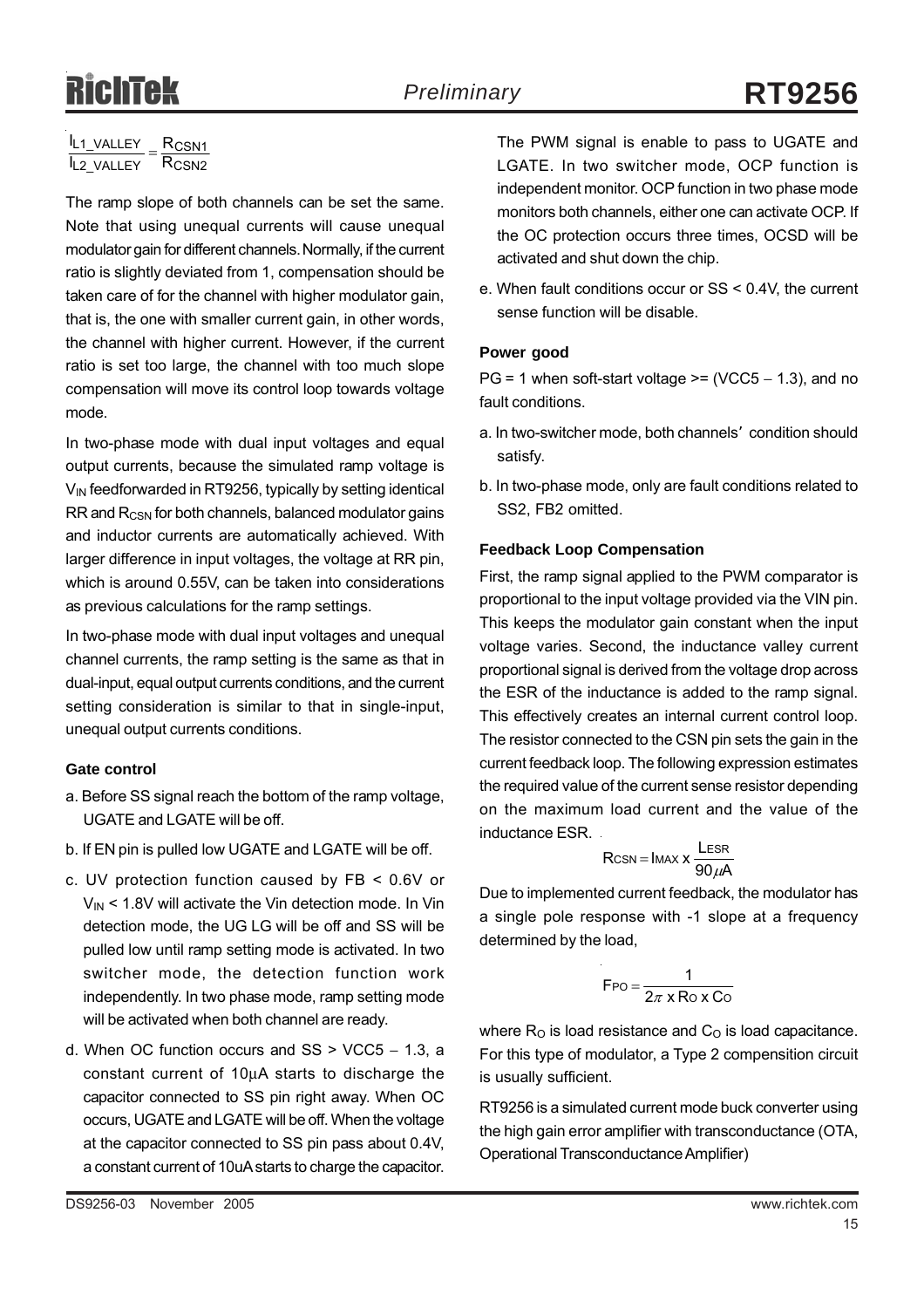#### The Transconductance

ΔV<sub>M</sub>  $=\frac{\Delta\text{IoUT}}{\Delta}$ The mid - frequency gain.  $GM =$ 

ΔVουτ = ΔΙουτΖουτ = GMΔVιnΖουτ

— = GMZ0ut<br><sub>IN</sub>  $G = \frac{\Delta V_{\text{OUT}}}{\Delta V_{\text{IN}}} = \text{GMZ}$ 

 $Z<sub>OUT</sub>$  is the shut impedance at the output node to ground (see Figure 6 and 7)







Figure 7. Equivalent Circuit



Frequency (Hz)

Figure 8. Gain

Figure 8 shows a type two amplifier and its response along with a non-compensated one.

The type two amplifier, in addition to the pole at origin, has a zero-pole pair that cause a flat gain region at frequency between the zero and pole

Pole and Zero:



Figure 9. Feedback Loop Compensation

Figure 9 shows the type two amplifier and its response along with the response of the current modulator and the converter.

There is another type of compensation called type three compensation that adds a pole-zero pair to the type two network.

As shown in Figure 10, adding a network between  $V_{\text{OUT}}$ and  $V_{FB}$  in addition to the original type two compensation can result in type three compensation. Figure 11 shows the difference of their AC response. Type three compensation has an additional pole-zero pair that causes a gain boost at the flat gain region.

Pole and Zero :

$$
F_P = \frac{1}{2\pi \times [R1/IR2] \times C}; F_Z = \frac{1}{2\pi \times R1 \times C}
$$

But the gain boosted is limited by the ratio (R1+R2)/R2.



Figure 10. Additional Network of Type Three Compensation Adding at  $V_{\text{OUT}}$  and  $V_{\text{FB}}$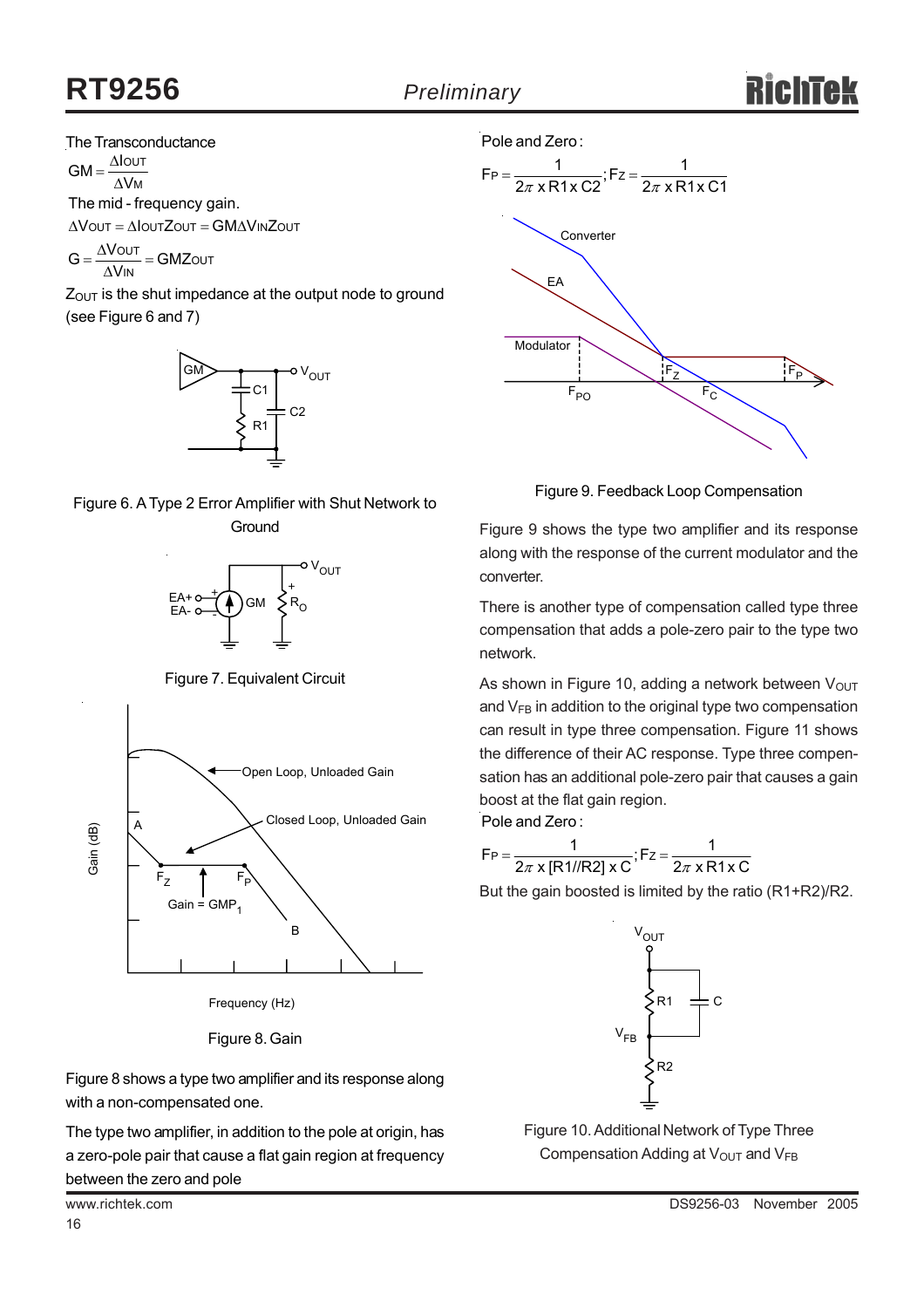

Figure 11. AC Response Curve of Type Two and Three



Figure 12. Type Three Compensation Network

Type three compensation can also be done as shown in Figure 12. It has a pole at the origin, two poles, and two zeros.

|  | Zero: Fz <sub>1</sub> = $\frac{1}{2\pi \times R2 \times C1}$ ; Fz <sub>2</sub> = $\frac{1}{2\pi \times [R1 + R3] \times C3}$ |
|--|------------------------------------------------------------------------------------------------------------------------------|
|  |                                                                                                                              |
|  | Poles: F <sub>P1</sub> = $\frac{1}{2\pi x R2 x C1 x C2}$ ; F <sub>P2</sub> = $\frac{1}{2\pi x R3 x C3}$                      |

With small value of R3 and proper chosen poles-zeros, the gain boost will be less limited and obvious than that of the first kind of type three compensation.

### **Protection**

#### **VIN detection**

The  $V_{IN}$  detection circuitry monitors the switching power source when power up. As  $V_{\text{IN}}$  > 1.8V, RR pin is enable for ramp setting and the chip is in ramp setting mode. The voltage at RR pin will be about 0.55V. Otherwise, the chip will be in  $V_{IN}$  detection mode and RR pin is disable for ramp setting until  $V_{IN}$  > 1.8V. In  $V_{IN}$  detection mode, the UGATE and LGATE will be off and SS will be pulled low by a constant current of 10uA. The chip will enter the ramp setting mode and SS will re-softstart when  $V_{IN}$  > 1.8V. In two switcher mode, the detection function work independently. In two phase mode, ramp setting mode will be activated when both channel' s  $V_{IN}$  are ready.

The RT9256 use cycle by cycle current comparison. The over current level is set by IMAX pin. When OC function occurs and SS > VCC5 − 1.3, a constant current of 10uA starts to discharge the capacitor connected to SS pin right away. When OC occurs UGATE and LGATE will be off. When the voltage at the capacitor connected to SS pin pass about 0.4V, a constant current of 10uA starts to charge the capacitor. The PWM signal is enable to pass to the UGATE and LGATE. In two switcher mode, OCP function is independent monitoring. OCP function in two phase mode monitors both channels, either one can activate OCP. If the OC protection occurs three times, OCSD will be activated and shut down the chip.

RT9256 uses an external resistor  $R_{IMAX}$  to set a programmable over current trip point. OCP comparator compares each inductor current with this reference current. RT9256 uses hiccup mode to eliminate fault detection of OCP or reduce output current when output is shorted to ground.

$$
\frac{V_{IMAX}}{R_{IMAX}} \Leftrightarrow I_X = \frac{DCR \times I_L}{R_{CSN}} + \frac{V_{CSN}}{R_{DC}}
$$



#### **UVP**

By detecting voltage at FB pin when SS > VCC5 − 1.3. If  $FB < 0.6$ , the chip will enter the  $V_{IN}$  detection mode. In  $V_{IN}$ detection mode, the UGATE and LGATE will be off and SS will be pulled low by a constant current of 10uA. A constant current oh 10uA starts to charge capacitor at SS pin when SS pass 0.4V.

In two switcher mode, the detection function work independently. In two phase mode, ramp setting mode will be activated when both channel are ready.

#### **OTP**

Monitor the temperature near the driver part within the chip. Shutdown the chip when OTP.